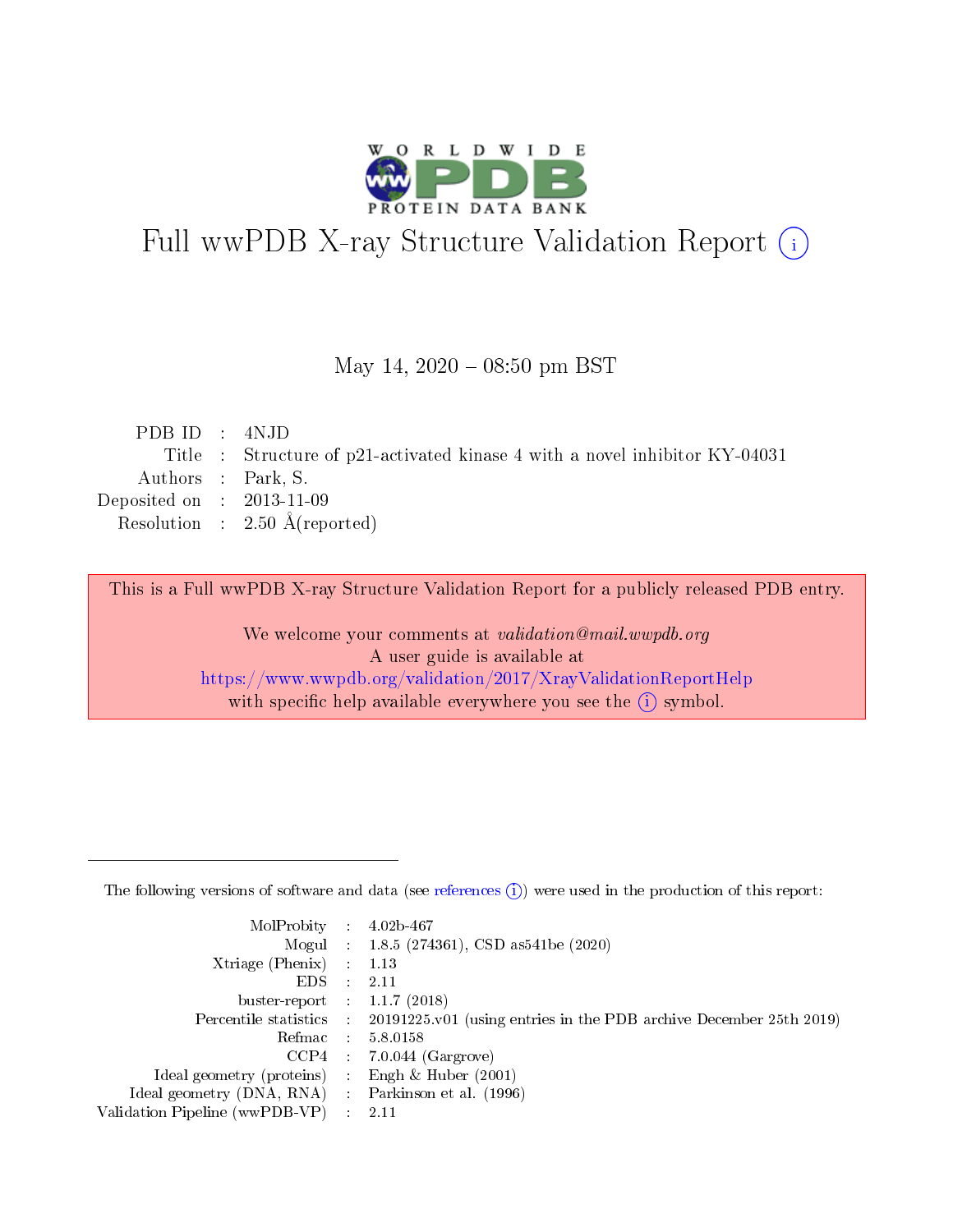# 1 [O](https://www.wwpdb.org/validation/2017/XrayValidationReportHelp#overall_quality)verall quality at a glance  $(i)$

The following experimental techniques were used to determine the structure: X-RAY DIFFRACTION

The reported resolution of this entry is 2.50 Å.

Percentile scores (ranging between 0-100) for global validation metrics of the entry are shown in the following graphic. The table shows the number of entries on which the scores are based.



| Metric                | Whole archive<br>$(\#\text{Entries})$ | Similar resolution<br>$(\#\text{Entries},\,\text{resolution}\,\,\text{range}(\textup{\AA}))$ |  |  |
|-----------------------|---------------------------------------|----------------------------------------------------------------------------------------------|--|--|
| $R_{free}$            | 130704                                | 4661 $(2.50-2.50)$                                                                           |  |  |
| Clashscore            | 141614                                | $5346$ $(2.50-2.50)$                                                                         |  |  |
| Ramachandran outliers | 138981                                | $\overline{5231}$ $(2.50-2.50)$                                                              |  |  |
| Sidechain outliers    | 138945                                | $5233(2.50-2.50)$                                                                            |  |  |
| RSRZ outliers         | 127900                                | $4559(2.50-2.50)$                                                                            |  |  |

The table below summarises the geometric issues observed across the polymeric chains and their fit to the electron density. The red, orange, yellow and green segments on the lower bar indicate the fraction of residues that contain outliers for  $>=3, 2, 1$  and 0 types of geometric quality criteria respectively. A grey segment represents the fraction of residues that are not modelled. The numeric value for each fraction is indicated below the corresponding segment, with a dot representing fractions <=5% The upper red bar (where present) indicates the fraction of residues that have poor fit to the electron density. The numeric value is given above the bar.

| Mol | $\cap$ hain | Length | Quality of chain |     |     |
|-----|-------------|--------|------------------|-----|-----|
|     |             |        | %                |     |     |
|     |             | 296    | 81%              | 16% | . . |

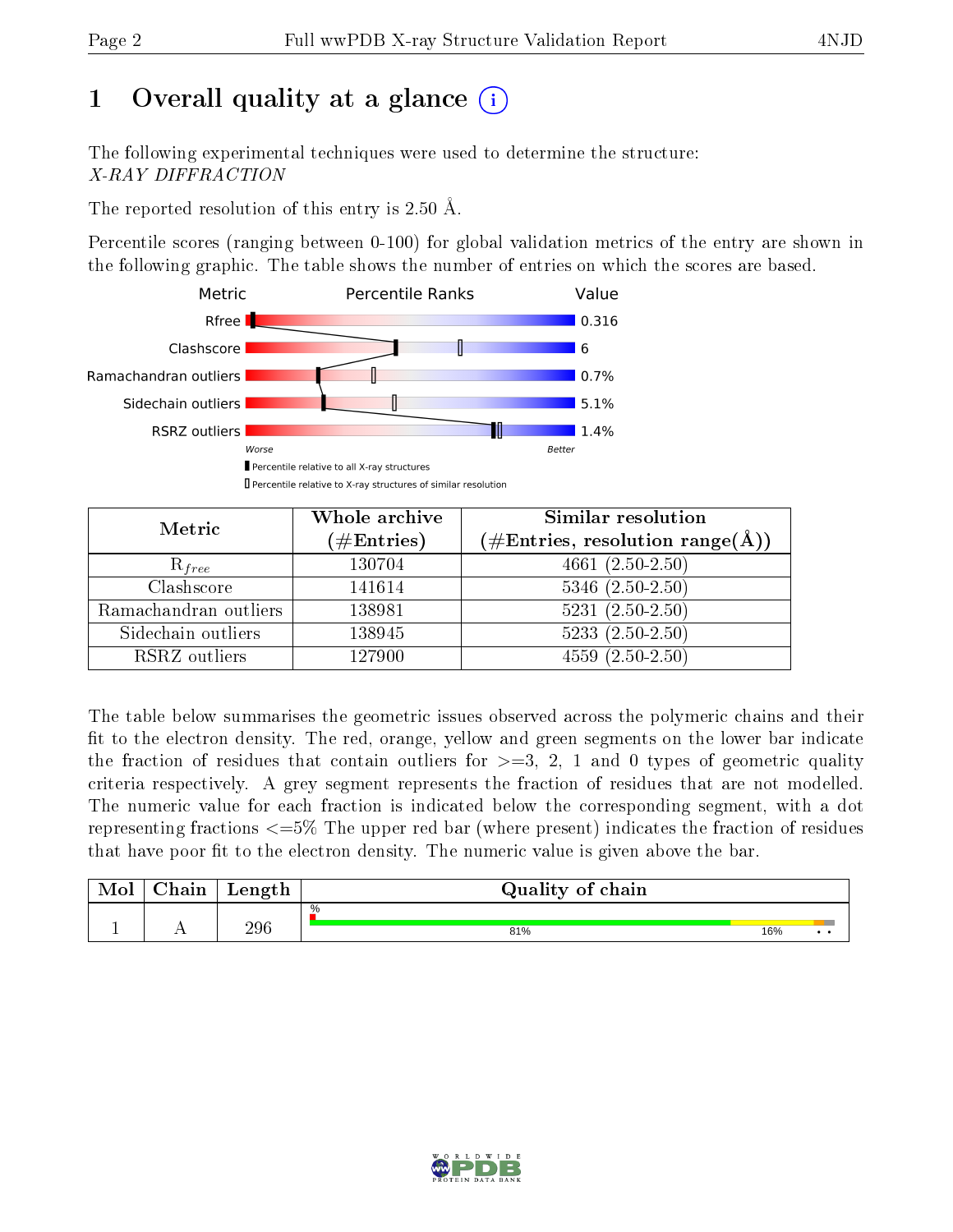# 2 Entry composition (i)

There are 3 unique types of molecules in this entry. The entry contains 2382 atoms, of which 0 are hydrogens and 0 are deuteriums.

In the tables below, the ZeroOcc column contains the number of atoms modelled with zero occupancy, the AltConf column contains the number of residues with at least one atom in alternate conformation and the Trace column contains the number of residues modelled with at most 2 atoms.

Molecule 1 is a protein called Serine/threonine-protein kinase PAK 4.

| Mol | Chain ' | $^{\shortmid}$ Residues $_{\shortmid}$ | Atoms         |      |     |     |  | $\text{ZeroOcc}$   AltConf   Trace |  |  |
|-----|---------|----------------------------------------|---------------|------|-----|-----|--|------------------------------------|--|--|
|     |         | 291                                    | Total<br>2309 | 1471 | 407 | 415 |  | 15                                 |  |  |

There are 4 discrepancies between the modelled and reference sequences:

| Chain |     | Residue   Modelled   Actual | Comment                     | Reference |
|-------|-----|-----------------------------|-----------------------------|-----------|
|       | 296 | -GLY                        | EXPRESSION TAG   UNP 096013 |           |
|       | 297 | - SER -                     | EXPRESSION TAG   UNP 096013 |           |
|       | 298 | HIS.                        | EXPRESSION TAG   UNP 096013 |           |
|       | 299 | MET                         | EXPRESSION TAG   UNP 096013 |           |

 Molecule 2 is N-(1H-indazol-5-yl)-N'-[2-(1H-indol-3-yl)ethyl]-6-methoxy-1,3,5-triazine-2,4-di amine (three-letter code: NJD) (formula:  $C_{21}H_{20}N_8O$ ).



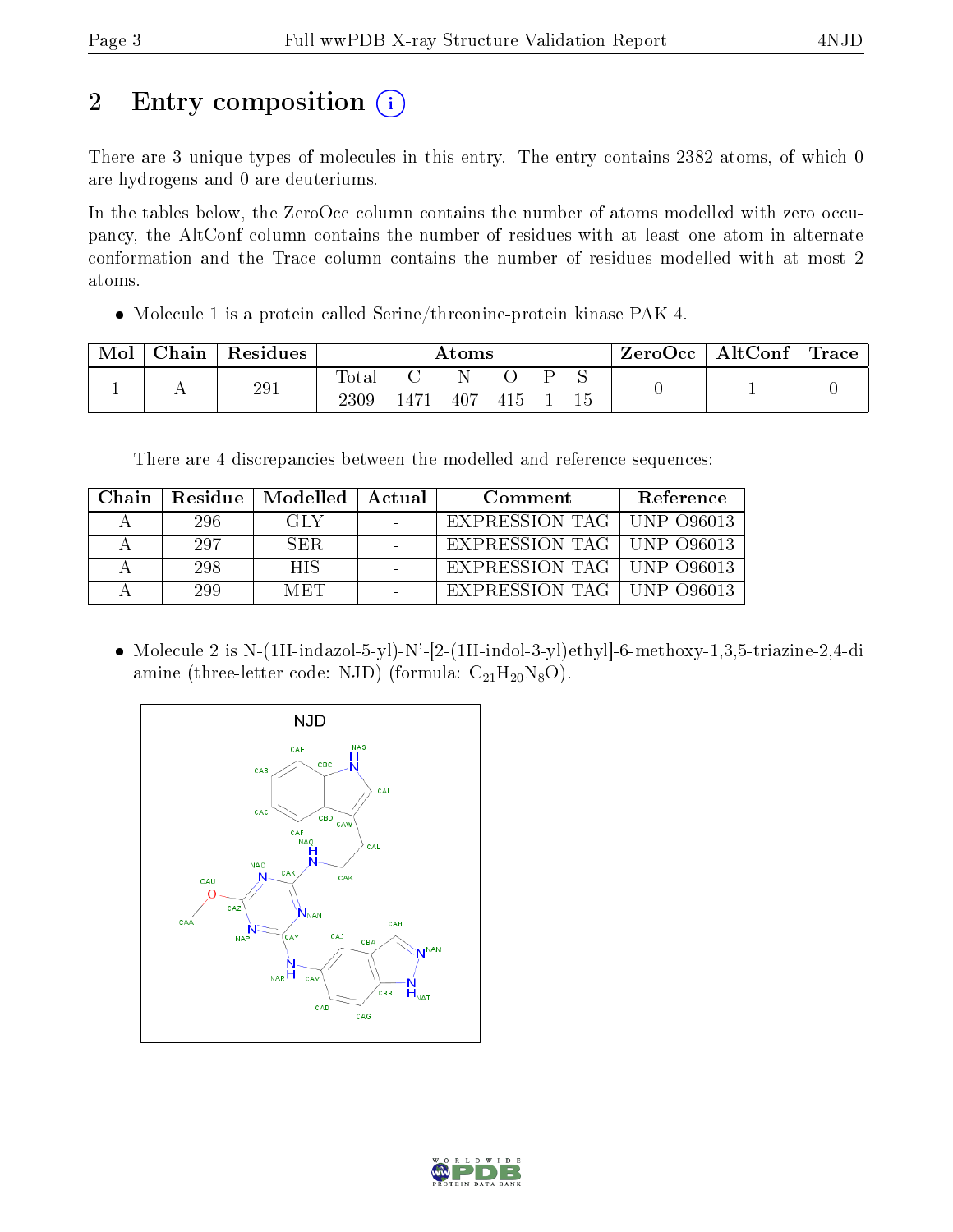|  | $\mid$ Mol $\mid$ Chain $\mid$ Residues | Atoms     |  |  | $ZeroOcc \   \ AltConf$ |  |
|--|-----------------------------------------|-----------|--|--|-------------------------|--|
|  |                                         | Total C N |  |  |                         |  |

 $\bullet\,$  Molecule 3 is water.

|  | $Mol$   Chain   Residues | Atoms | ZeroOcc   AltConf |  |
|--|--------------------------|-------|-------------------|--|
|  |                          | Fotal |                   |  |

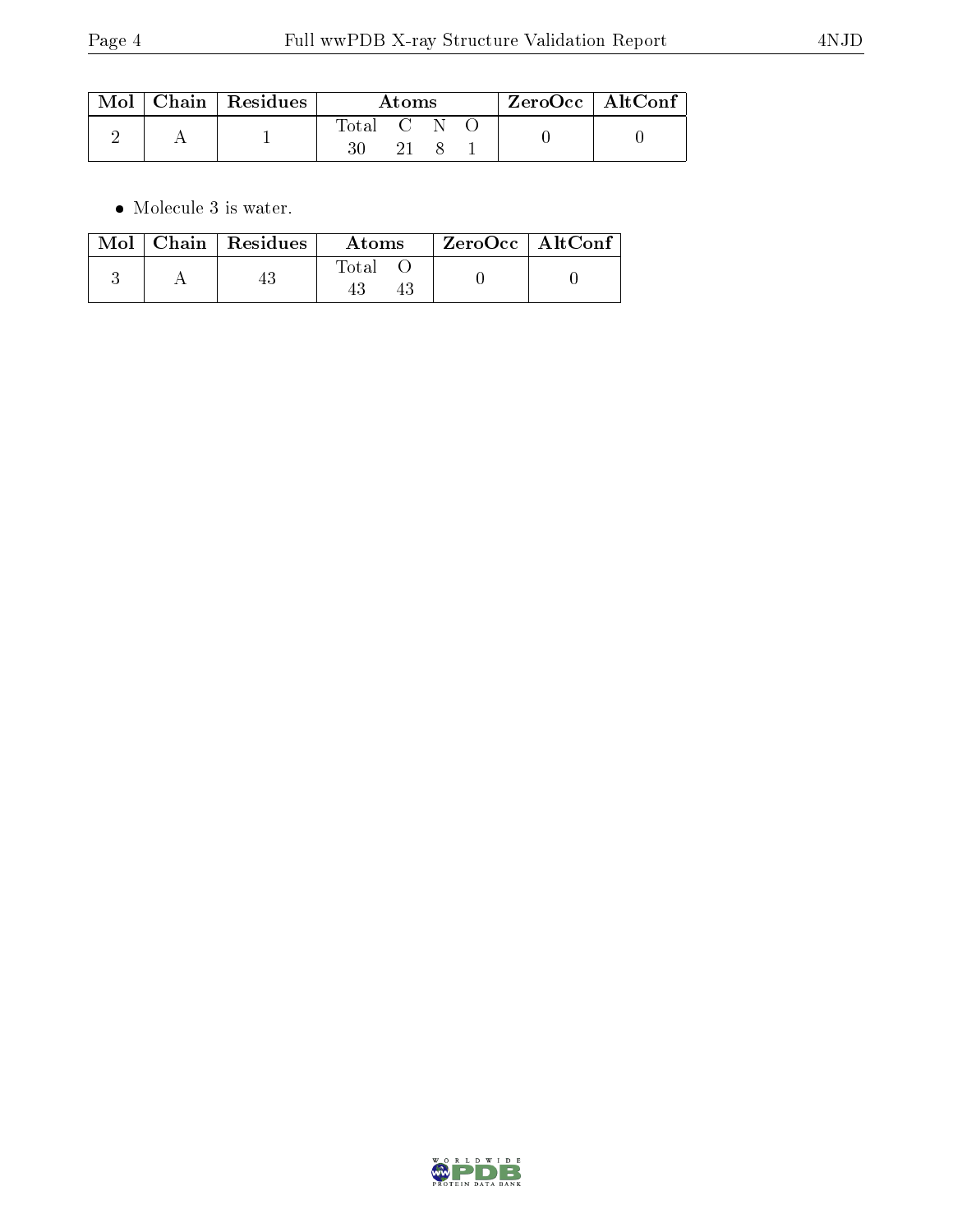## 3 Residue-property plots  $(i)$

These plots are drawn for all protein, RNA and DNA chains in the entry. The first graphic for a chain summarises the proportions of the various outlier classes displayed in the second graphic. The second graphic shows the sequence view annotated by issues in geometry and electron density. Residues are color-coded according to the number of geometric quality criteria for which they contain at least one outlier: green  $= 0$ , yellow  $= 1$ , orange  $= 2$  and red  $= 3$  or more. A red dot above a residue indicates a poor fit to the electron density (RSRZ  $> 2$ ). Stretches of 2 or more consecutive residues without any outlier are shown as a green connector. Residues present in the sample, but not in the model, are shown in grey.

• Molecule 1: Serine/threonine-protein kinase PAK 4



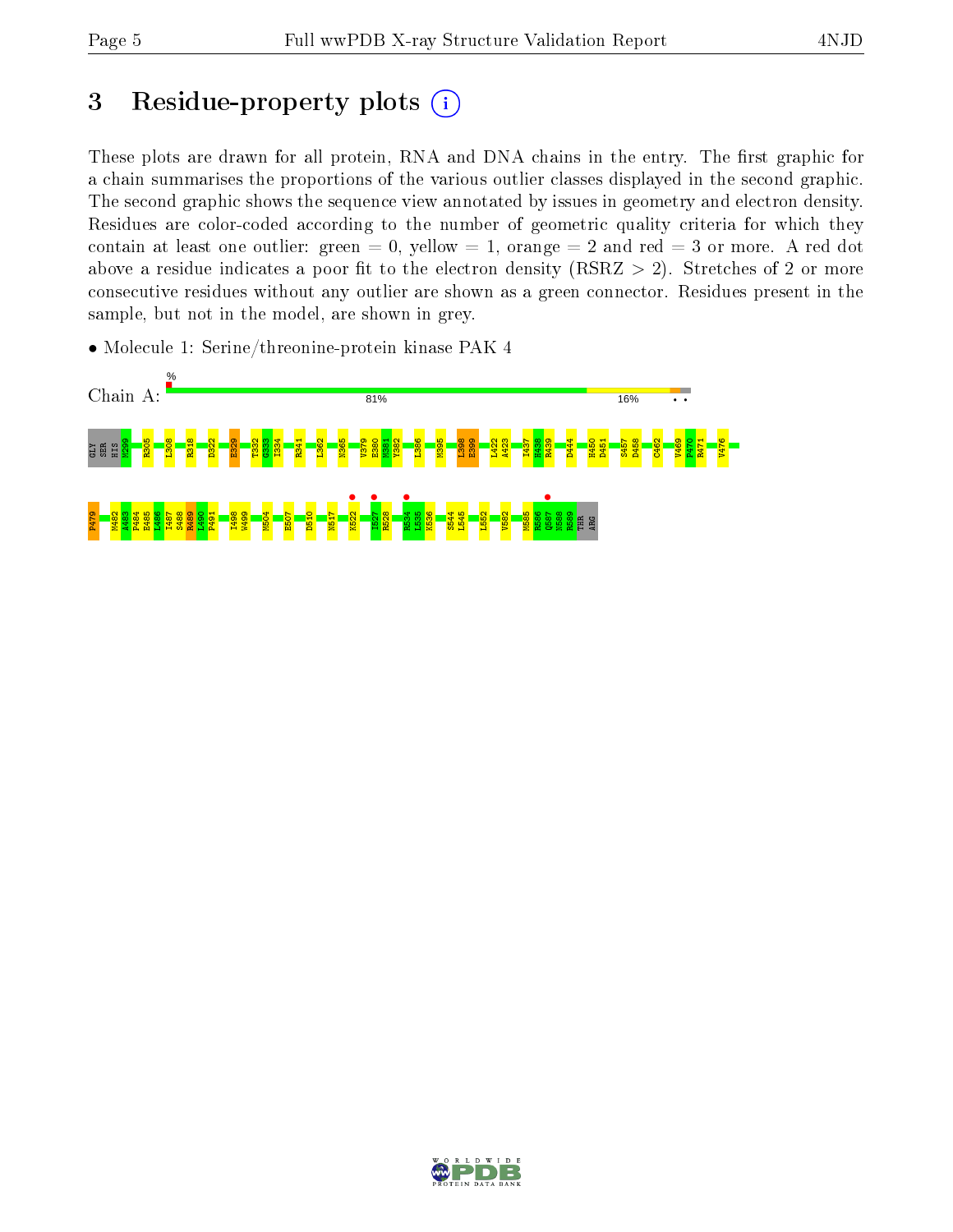## 4 Data and refinement statistics  $(i)$

| Property                                                         | Value                                                  | Source     |
|------------------------------------------------------------------|--------------------------------------------------------|------------|
| Space group                                                      | P 41 21 2                                              | Depositor  |
| Cell constants                                                   | $65.56\text{\AA}$ $65.56\text{\AA}$ $183.60\text{\AA}$ | Depositor  |
| a, b, c, $\alpha$ , $\beta$ , $\gamma$                           | $90.00^{\circ}$ $90.00^{\circ}$<br>$90.00^\circ$       |            |
| Resolution $(A)$                                                 | $46.36 - 2.50$                                         | Depositor  |
|                                                                  | $46.36 - 2.50$                                         | <b>EDS</b> |
| $\%$ Data completeness                                           | $94.4(46.36-2.50)$                                     | Depositor  |
| (in resolution range)                                            | $94.4(46.36-2.50)$                                     | <b>EDS</b> |
| $R_{merge}$                                                      | (Not available)                                        | Depositor  |
| $\mathrm{R}_{sym}$                                               | $(Not\ avariable)$                                     | Depositor  |
| $\langle I/\sigma(I) \rangle^{-1}$                               | $9.66$ (at $2.51\text{\AA}$ )                          | Xtriage    |
| Refinement program                                               | <b>REFMAC 5.5.0110</b>                                 | Depositor  |
|                                                                  | 0.235,<br>0.321                                        | Depositor  |
| $R, R_{free}$                                                    | 0.229,<br>0.316                                        | DCC        |
| $R_{free}$ test set                                              | 696 reflections $(5.03\%)$                             | wwPDB-VP   |
| Wilson B-factor $(A^2)$                                          | 54.3                                                   | Xtriage    |
| Anisotropy                                                       | 0.641                                                  | Xtriage    |
| Bulk solvent $k_{sol}(\text{e}/\text{A}^3), B_{sol}(\text{A}^2)$ | $0.35$ , 45.4                                          | <b>EDS</b> |
| L-test for $\mathrm{twinning}^2$                                 | $< L >$ = 0.50, $< L2$ > = 0.33                        | Xtriage    |
| Estimated twinning fraction                                      | No twinning to report.                                 | Xtriage    |
| $\overline{F_o}, \overline{F_c}$ correlation                     | 0.93                                                   | <b>EDS</b> |
| Total number of atoms                                            | 2382                                                   | wwPDB-VP   |
| Average B, all atoms $(A^2)$                                     | 67.0                                                   | wwPDB-VP   |

Xtriage's analysis on translational NCS is as follows: The largest off-origin peak in the Patterson function is  $5.20\%$  of the height of the origin peak. No significant pseudotranslation is detected.

<sup>&</sup>lt;sup>2</sup>Theoretical values of  $\langle |L| \rangle$ ,  $\langle L^2 \rangle$  for acentric reflections are 0.5, 0.333 respectively for untwinned datasets, and 0.375, 0.2 for perfectly twinned datasets.



<span id="page-5-1"></span><span id="page-5-0"></span><sup>1</sup> Intensities estimated from amplitudes.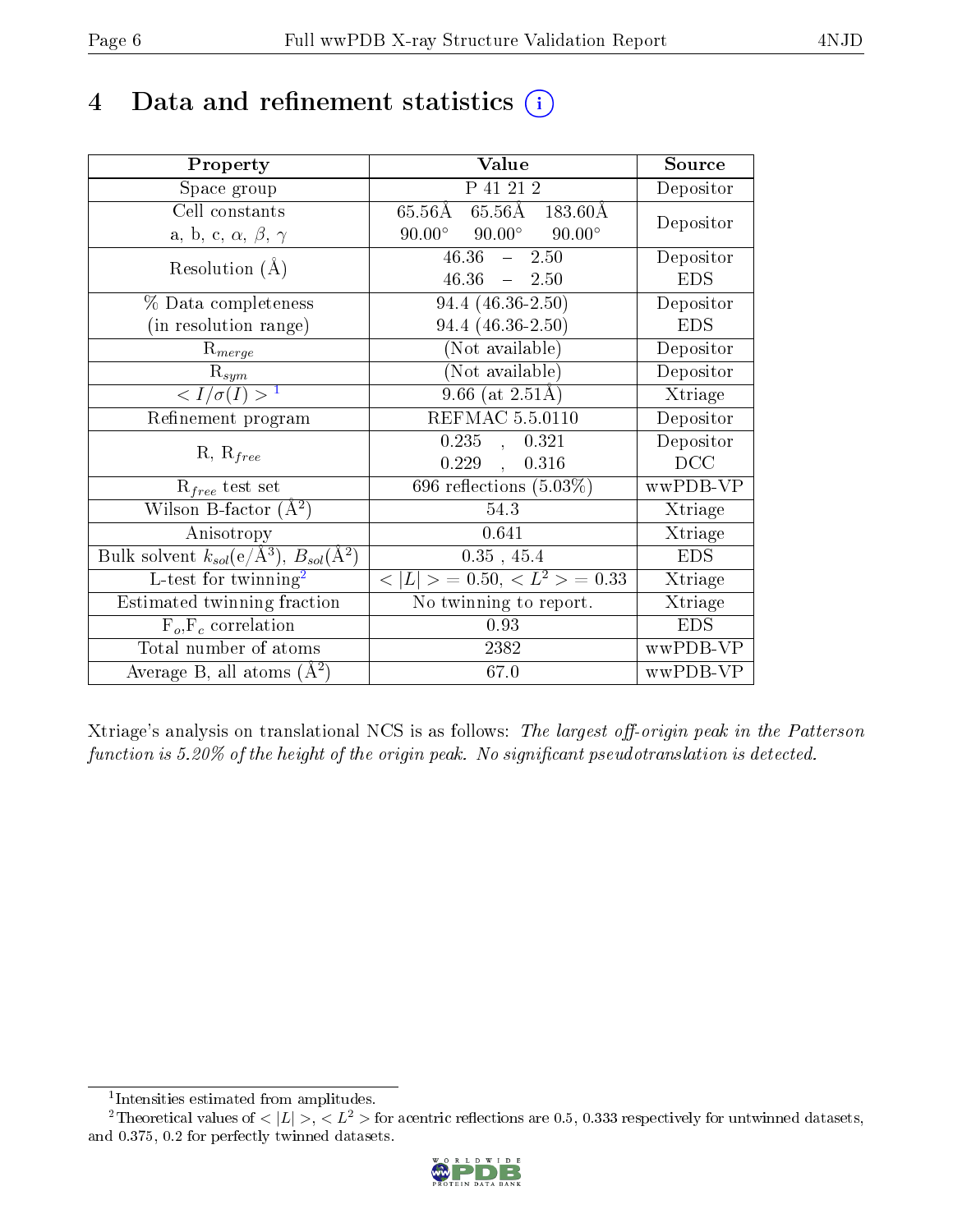# 5 Model quality  $(i)$

### 5.1 Standard geometry (i)

Bond lengths and bond angles in the following residue types are not validated in this section: NJD, SEP

The Z score for a bond length (or angle) is the number of standard deviations the observed value is removed from the expected value. A bond length (or angle) with  $|Z| > 5$  is considered an outlier worth inspection. RMSZ is the root-mean-square of all Z scores of the bond lengths (or angles).

| $Mol$   Chain |      | Bond lengths                    | Bond angles |        |  |
|---------------|------|---------------------------------|-------------|--------|--|
|               |      | RMSZ $ #Z  > 5$ RMSZ $ #Z  > 5$ |             |        |  |
|               | 0.79 | 0/2349                          | 0.82        | 0/3179 |  |

There are no bond length outliers.

There are no bond angle outliers.

There are no chirality outliers.

There are no planarity outliers.

### 5.2 Too-close contacts  $(i)$

In the following table, the Non-H and H(model) columns list the number of non-hydrogen atoms and hydrogen atoms in the chain respectively. The H(added) column lists the number of hydrogen atoms added and optimized by MolProbity. The Clashes column lists the number of clashes within the asymmetric unit, whereas Symm-Clashes lists symmetry related clashes.

| Mol |      |      |     | Chain   Non-H   H(model)   H(added)   Clashes   Symm-Clashes |
|-----|------|------|-----|--------------------------------------------------------------|
|     | 2309 | 2368 | റ്റ |                                                              |
|     |      |      |     |                                                              |
|     |      |      |     |                                                              |
|     | 2382 | 2388 |     |                                                              |

The all-atom clashscore is defined as the number of clashes found per 1000 atoms (including hydrogen atoms). The all-atom clashscore for this structure is 6.

All (30) close contacts within the same asymmetric unit are listed below, sorted by their clash magnitude.

| Atom-2            |                        | Interatomic    | Clash       |  |
|-------------------|------------------------|----------------|-------------|--|
| Atom-1            |                        | distance $(A)$ | overlap (A, |  |
| 1 A 362 LEII HD23 | $-1:$ A:365: ASN: HD22 | 159            |             |  |

Continued on next page...

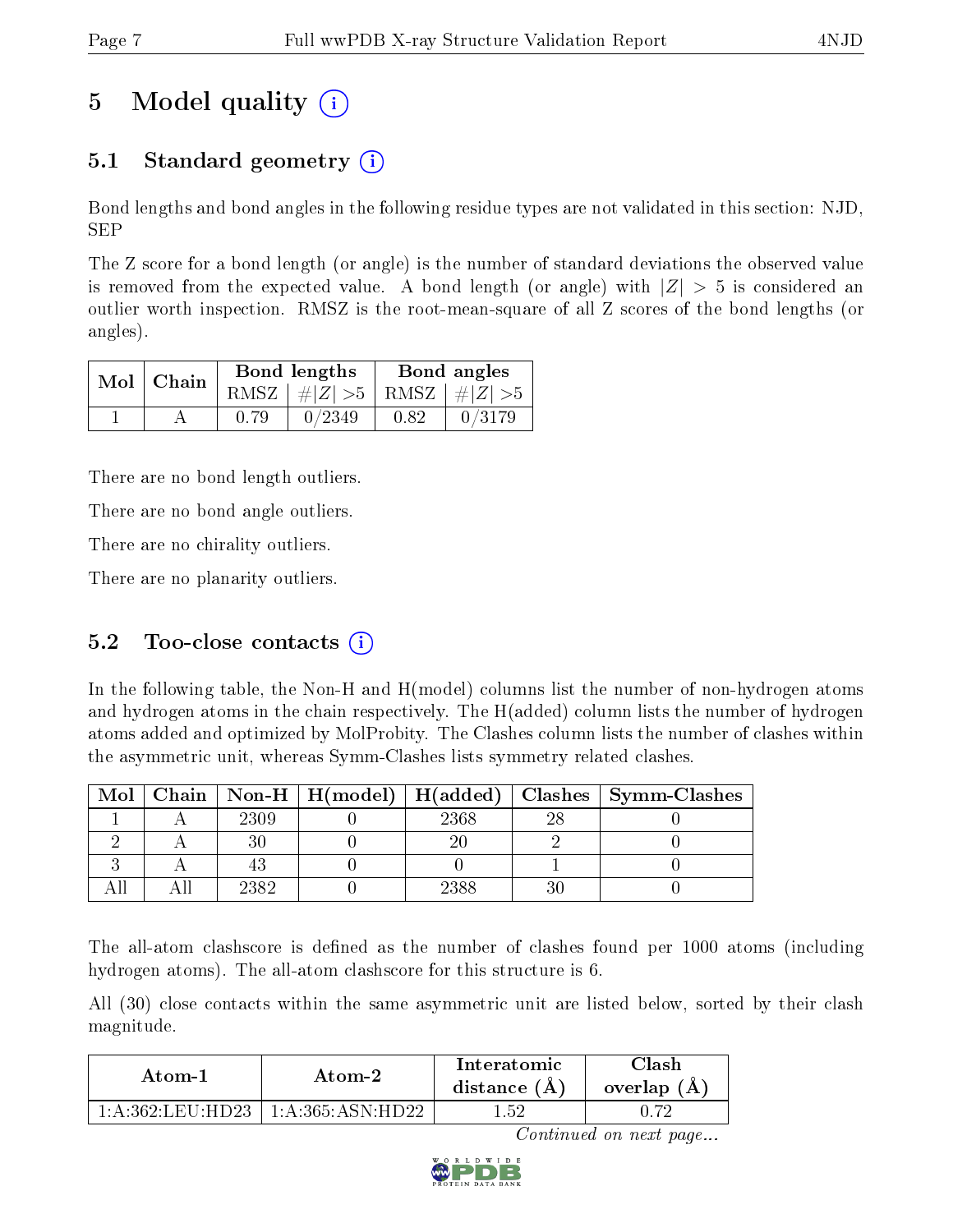| $\sum_{i=1}^{n}$    |                             | Interatomic       | Clash         |
|---------------------|-----------------------------|-------------------|---------------|
| Atom-1              | Atom-2                      | distance $(A)$    | overlap $(A)$ |
| 1:A:380:GLU:OE2     | 1: A:382:TYR:HE1            | 1.72              | 0.72          |
| 1:A:380:GLU:OE2     | 1:A:382:TYR:CE1             | 2.46              | 0.68          |
| 1:A:379:VAL:HG22    | 1:A:398:LEU:HD13            | 1.80              | 0.63          |
| 1:A:504:MET:O       | 1:A:507:GLU:HB2             | 1.99              | 0.62          |
| 1:A:582:VAL:HA      | 1: A:585: MET:CE            | 2.29              | 0.62          |
| 1:A:471:ARG:HE      | 1:A:491:PRO:HB2             | 1.66              | 0.61          |
| 2: A:600: NJD: NAN  | $2:A:600:\overline{NJD:H1}$ | 2.19              | 0.58          |
| 1: A:517: ASN:HB3   | 3:A:729:HOH:O               | 2.07              | 0.55          |
| 1:A:457:SER:OG      | 1: A: 458: ASP: N           | 2.41              | 0.54          |
| 1:A:488:SER:O       | 1:A:489:ARG:HB2             | 2.08              | 0.52          |
| 1:A:484:PRO:HD3     | 1:A:499:TRP:CE2             | 2.46              | 0.50          |
| 1: A: 322: ASP: OD2 | 1:A:341:ARG:HG2             | 2.12              | 0.49          |
| 1: A: 485: GLU: O   | 1:A:488:SER:HB3             | 2.12              | 0.49          |
| 1:A:329:GLU:HG2     | 1:A:334:ILE:HG22            | 1.94              | 0.48          |
| 1:A:582:VAL:HA      | 1: A:585:MET:HE2            | 1.95              | 0.47          |
| 1:A:545:LEU:C       | 1:A:545:LEU:HD23            | 2.35              | 0.46          |
| 1:A:488:SER:HA      | 1:A:528:ARG:HD3             | 1.97              | 0.46          |
| 2:A:600:NJD:CAJ     | 2: A:600: NJD: NAN          | 2.79              | 0.45          |
| 1:A:498:ILE:O       | 1:A:499:TRP:C               | 2.56              | 0.44          |
| 1: A:479: PRO:HA    | 1:A:482:MET:SD              | 2.58              | 0.44          |
| 1:A:399:GLU:H       | 1:A:399:GLU:HG3             | 1.46              | 0.43          |
| 1:A:450:HIS:CE1     | 1:A:451:ASP:HB3             | 2.54              | 0.43          |
| 1: A: 510: ASP: HB3 | 1: A:536:LYS:HE2            | 2.01              | 0.42          |
| 1: A:395:MET:HB2    | 1:A:395:MET:HE3             | 1.87              | 0.42          |
| 1:A:482:MET:HB2     | 1:A:487:ILE:HD11            | 2.00              | 0.42          |
| 1:A:437:ILE:HG22    | 1: A:439: ARG:HG3           | $\overline{2}.03$ | 0.41          |
| 1: A:488: SER:O     | 1:A:489:ARG:CB              | 2.69              | 0.41          |
| 1:A:422:LEU:O       | 1:A:423:ALA:C               | 2.60              | 0.41          |
| 1:A:305:ARG:NH1     | 1:A:386:LEU:HD13            | 2.36              | 0.41          |

Continued from previous page...

There are no symmetry-related clashes.

### 5.3 Torsion angles (i)

#### 5.3.1 Protein backbone (i)

In the following table, the Percentiles column shows the percent Ramachandran outliers of the chain as a percentile score with respect to all X-ray entries followed by that with respect to entries of similar resolution.

The Analysed column shows the number of residues for which the backbone conformation was analysed, and the total number of residues.

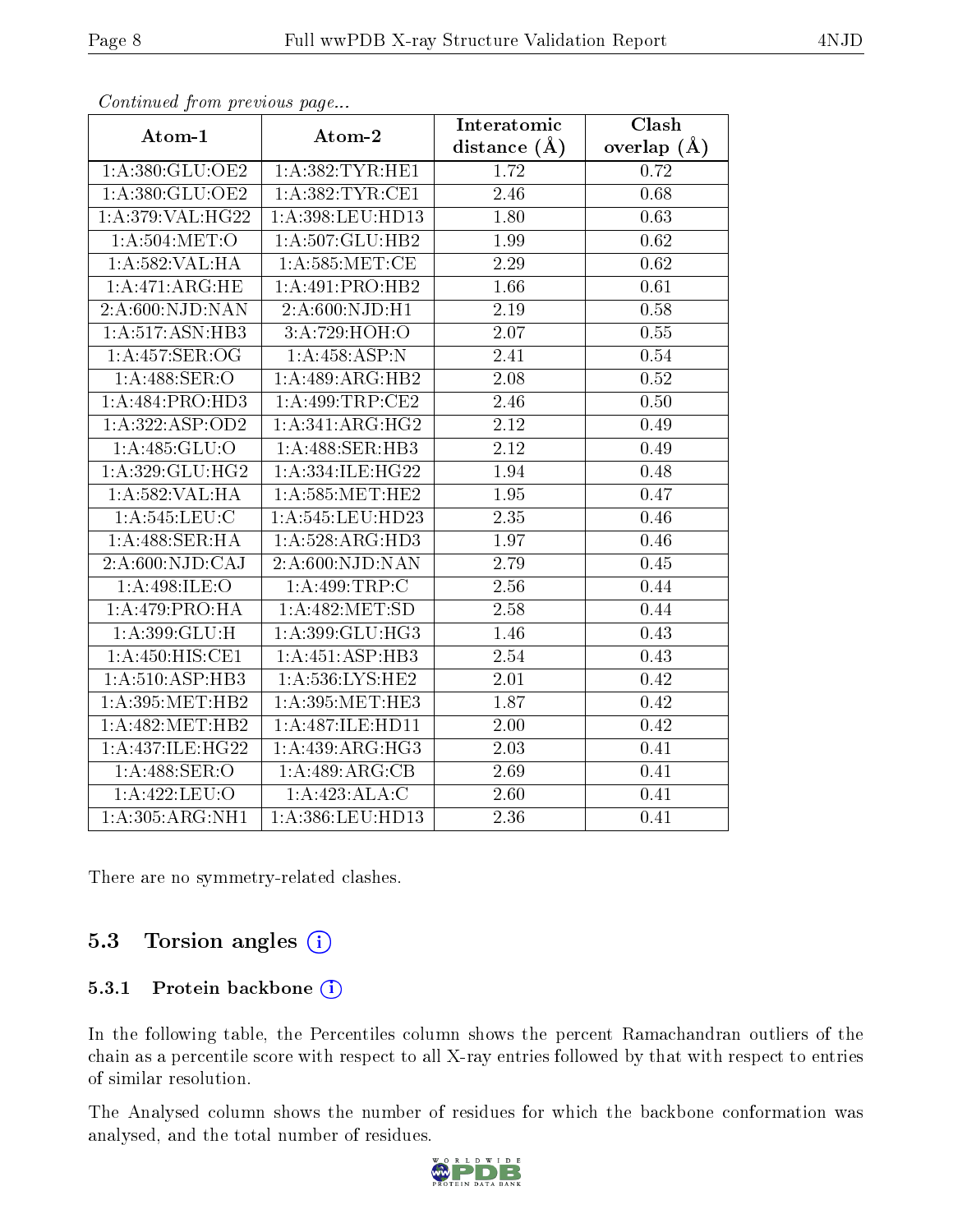| $\mid$ Mol $\mid$ Chain $\mid$ | $\boldsymbol{\mathrm{Analysed}}$                             | Favoured   Allowed   Outliers   Percentiles |  |  |
|--------------------------------|--------------------------------------------------------------|---------------------------------------------|--|--|
|                                | $289/296$ (98\%)   269 (93\%)   18 (6\%)   2 (1\%)   22   39 |                                             |  |  |

All (2) Ramachandran outliers are listed below:

| Mol | Chain | Res | L'ype |
|-----|-------|-----|-------|
|     |       | 462 |       |
|     |       |     |       |

#### 5.3.2 Protein sidechains (i)

In the following table, the Percentiles column shows the percent sidechain outliers of the chain as a percentile score with respect to all X-ray entries followed by that with respect to entries of similar resolution.

The Analysed column shows the number of residues for which the sidechain conformation was analysed, and the total number of residues.

| Mol   Chain | Analysed                                    |  | Rotameric   Outliers   Percentiles |  |
|-------------|---------------------------------------------|--|------------------------------------|--|
|             | $254/257 (99\%)$   241 (95%)   13 (5%)   24 |  | 45                                 |  |

All (13) residues with a non-rotameric sidechain are listed below:

| Mol          | Chain | Res | <b>Type</b> |
|--------------|-------|-----|-------------|
| 1            | А     | 308 | LEU         |
| $\mathbf{1}$ | A     | 318 | $\rm{ARG}$  |
| 1            | А     | 329 | GLU         |
| $\mathbf 1$  | А     | 332 | THR         |
| $\mathbf{1}$ | А     | 398 | LEU         |
| 1            | А     | 399 | GLU         |
| $\mathbf 1$  | A     | 444 | ASP         |
| $\mathbf{1}$ | A     | 469 | <b>VAL</b>  |
| $\mathbf{1}$ | А     | 476 | <b>VAL</b>  |
| $\mathbf 1$  | A     | 489 | $\rm{ARG}$  |
| 1            | А     | 522 | <b>LYS</b>  |
| 1            | А     | 544 | ${\rm SER}$ |
| 1            | А     | 552 | LEU         |

Some sidechains can be flipped to improve hydrogen bonding and reduce clashes. All (4) such sidechains are listed below:

Continued on next page...

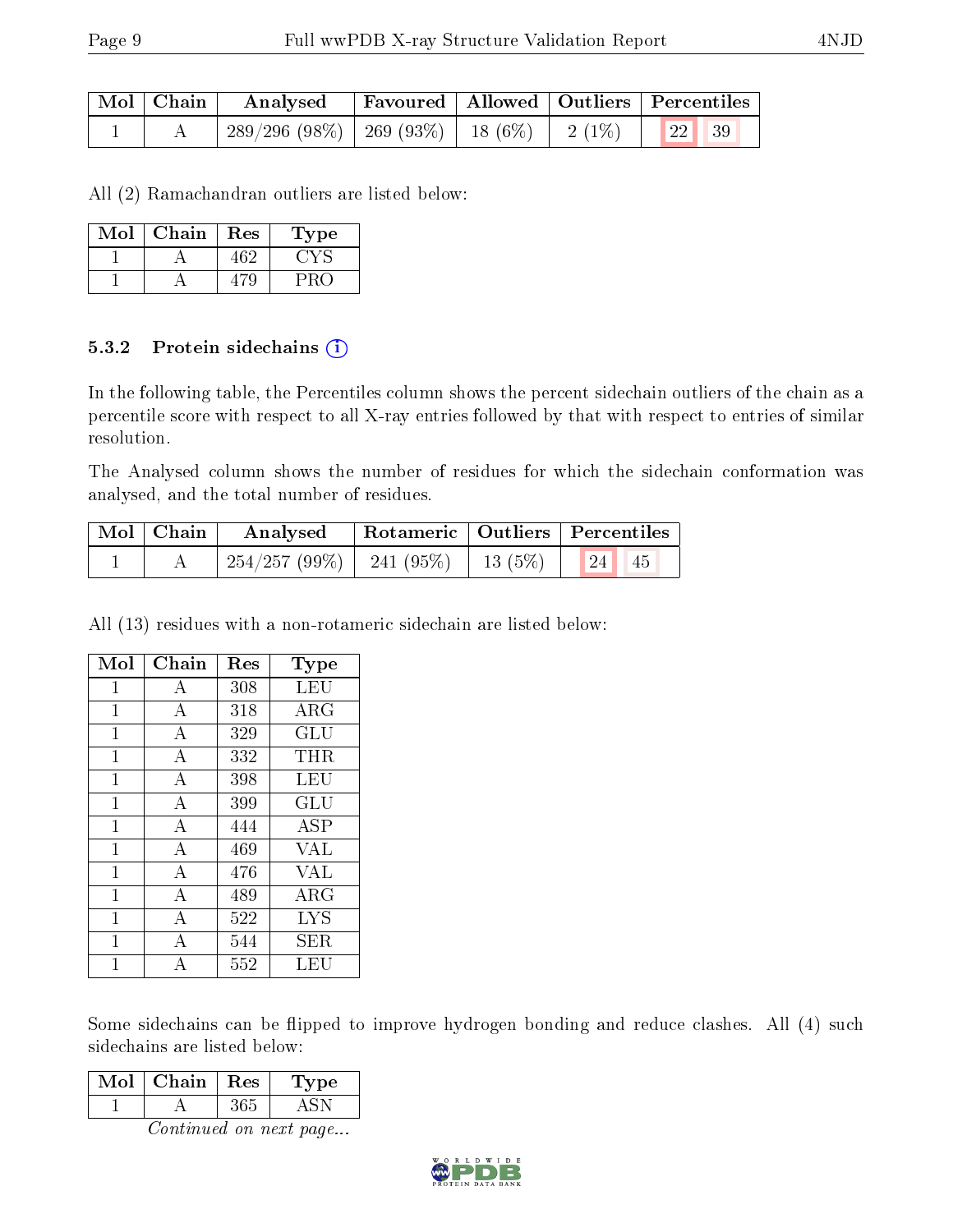Continued from previous page...

| $\operatorname{Mol}$ | Chain | Res | Type |
|----------------------|-------|-----|------|
|                      |       | 426 | GL N |
|                      |       | 432 | HIS  |
|                      |       | 530 |      |

#### $5.3.3$  RNA  $(i)$

There are no RNA molecules in this entry.

### 5.4 Non-standard residues in protein, DNA, RNA chains (i)

1 non-standard protein/DNA/RNA residue is modelled in this entry.

In the following table, the Counts columns list the number of bonds (or angles) for which Mogul statistics could be retrieved, the number of bonds (or angles) that are observed in the model and the number of bonds (or angles) that are defined in the Chemical Component Dictionary. The Link column lists molecule types, if any, to which the group is linked. The Z score for a bond length (or angle) is the number of standard deviations the observed value is removed from the expected value. A bond length (or angle) with  $|Z| > 2$  is considered an outlier worth inspection. RMSZ is the root-mean-square of all Z scores of the bond lengths (or angles).

|                                   |     | $\pm$ Link $\pm$ |        | Bond lengths |           |                 | Bond angles                                                  |  |
|-----------------------------------|-----|------------------|--------|--------------|-----------|-----------------|--------------------------------------------------------------|--|
| $\text{Mol}$   Type   Chain   Res |     | Counts           |        |              |           |                 | $\mid$ RMSZ $\mid$ $\# Z  > 2$   Counts   RMSZ   $\# Z  > 2$ |  |
| SEP                               | 474 |                  | 8,9,10 | $1.54\,$     | $1(12\%)$ | $\pm 8, 12, 14$ | 2.02                                                         |  |

In the following table, the Chirals column lists the number of chiral outliers, the number of chiral centers analysed, the number of these observed in the model and the number defined in the Chemical Component Dictionary. Similar counts are reported in the Torsion and Rings columns. '-' means no outliers of that kind were identified.

|            |     |  | Mol   Type   Chain   Res   Link   Chirals   Torsions   Rings |  |
|------------|-----|--|--------------------------------------------------------------|--|
| <b>SEP</b> | 474 |  | 0/5/8/10                                                     |  |

All (1) bond length outliers are listed below:

|  |  |                                  | $\vert$ Mol $\vert$ Chain $\vert$ Res $\vert$ Type $\vert$ Atoms $\vert$ Z $\vert$ Observed(A) $\vert$ Ideal(A) |          |
|--|--|----------------------------------|-----------------------------------------------------------------------------------------------------------------|----------|
|  |  | $\pm$ SEP $\pm$ P-O1P $\pm$ 3.54 | l 69                                                                                                            | $1.50\,$ |

All (3) bond angle outliers are listed below:

|  |  | $\lceil \,\text{Mol} \,\rceil$ Chain $\mid$ Res $\mid$ Type $\mid$ Atoms | $\mid$ Observed $({}^o)\mid$ Ideal $({}^o)\mid$ |        |
|--|--|--------------------------------------------------------------------------|-------------------------------------------------|--------|
|  |  | $474$   SEP   OG-P-O1P   3.34                                            | 115.84                                          | 106-41 |

Continued on next page...

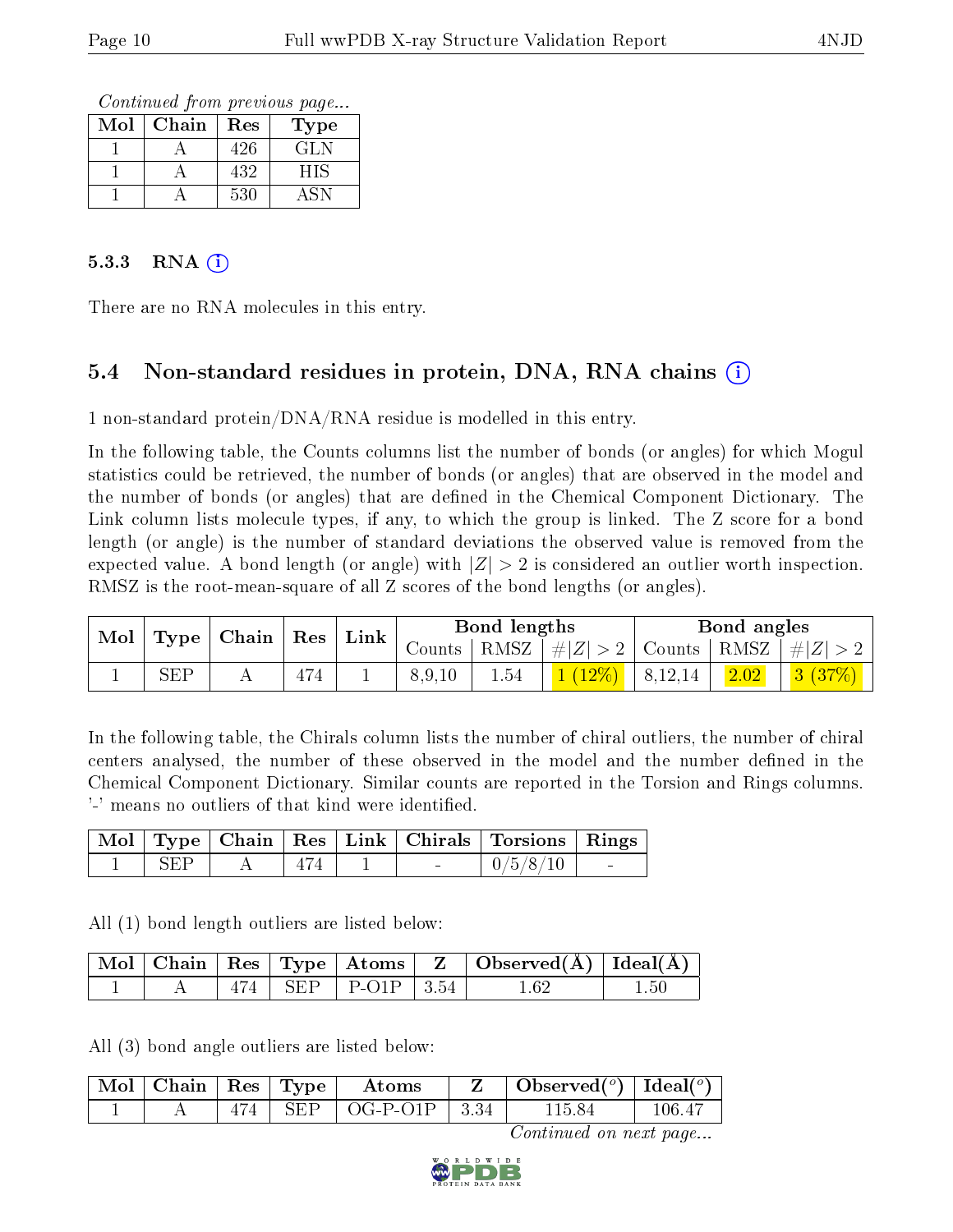Continued from previous page...

| Mol | $\vert$ Chain $\vert$ Res $\vert$ Type |     |            | Atoms    |              | Observed <sup>(<math>\circ</math>)</sup> [deal( $\circ$ ) |        |
|-----|----------------------------------------|-----|------------|----------|--------------|-----------------------------------------------------------|--------|
|     |                                        | 474 | <b>SEP</b> | OG-CB-CA | $\vert$ 3.20 | 111-26                                                    | 108.14 |
|     |                                        | 474 | SEP        | P-OG-CB  | $-2.83$      | 110.50                                                    | 118.30 |

There are no chirality outliers.

There are no torsion outliers.

There are no ring outliers.

No monomer is involved in short contacts.

#### 5.5 Carbohydrates (i)

There are no carbohydrates in this entry.

### 5.6 Ligand geometry (i)

1 ligand is modelled in this entry.

In the following table, the Counts columns list the number of bonds (or angles) for which Mogul statistics could be retrieved, the number of bonds (or angles) that are observed in the model and the number of bonds (or angles) that are dened in the Chemical Component Dictionary. The Link column lists molecule types, if any, to which the group is linked. The Z score for a bond length (or angle) is the number of standard deviations the observed value is removed from the expected value. A bond length (or angle) with  $|Z| > 2$  is considered an outlier worth inspection. RMSZ is the root-mean-square of all Z scores of the bond lengths (or angles).

| $\bf{Mol}$ | Type | Chain |         | $\operatorname{Res}$ | Link       | Bond lengths |                                                                                    |        | Bond angles  |              |  |
|------------|------|-------|---------|----------------------|------------|--------------|------------------------------------------------------------------------------------|--------|--------------|--------------|--|
|            |      |       |         |                      | Counts     | RMSZ         | #Z  > 2                                                                            | Counts | $+$ RMSZ $+$ | $\# Z $      |  |
|            | ΝJΕ  |       | $600\,$ | $\sim$               | 31, 34, 34 | 2.05         | $\begin{array}{ c c c c c c c c } \hline 9 & (29\%) & 37,47,47 \hline \end{array}$ |        | 3.40         | $(15 (40\%)$ |  |

In the following table, the Chirals column lists the number of chiral outliers, the number of chiral centers analysed, the number of these observed in the model and the number defined in the Chemical Component Dictionary. Similar counts are reported in the Torsion and Rings columns. '-' means no outliers of that kind were identified.

|     |     |  | $\mid$ Mol $\mid$ Type $\mid$ Chain $\mid$ Res $\mid$ Link $\mid$ Chirals $\mid$ Torsions | $\parallel$ Rings |
|-----|-----|--|-------------------------------------------------------------------------------------------|-------------------|
| NJD | 600 |  | $\frac{5}{12/12/12}$   0/5/5/5                                                            |                   |

All (9) bond length outliers are listed below:

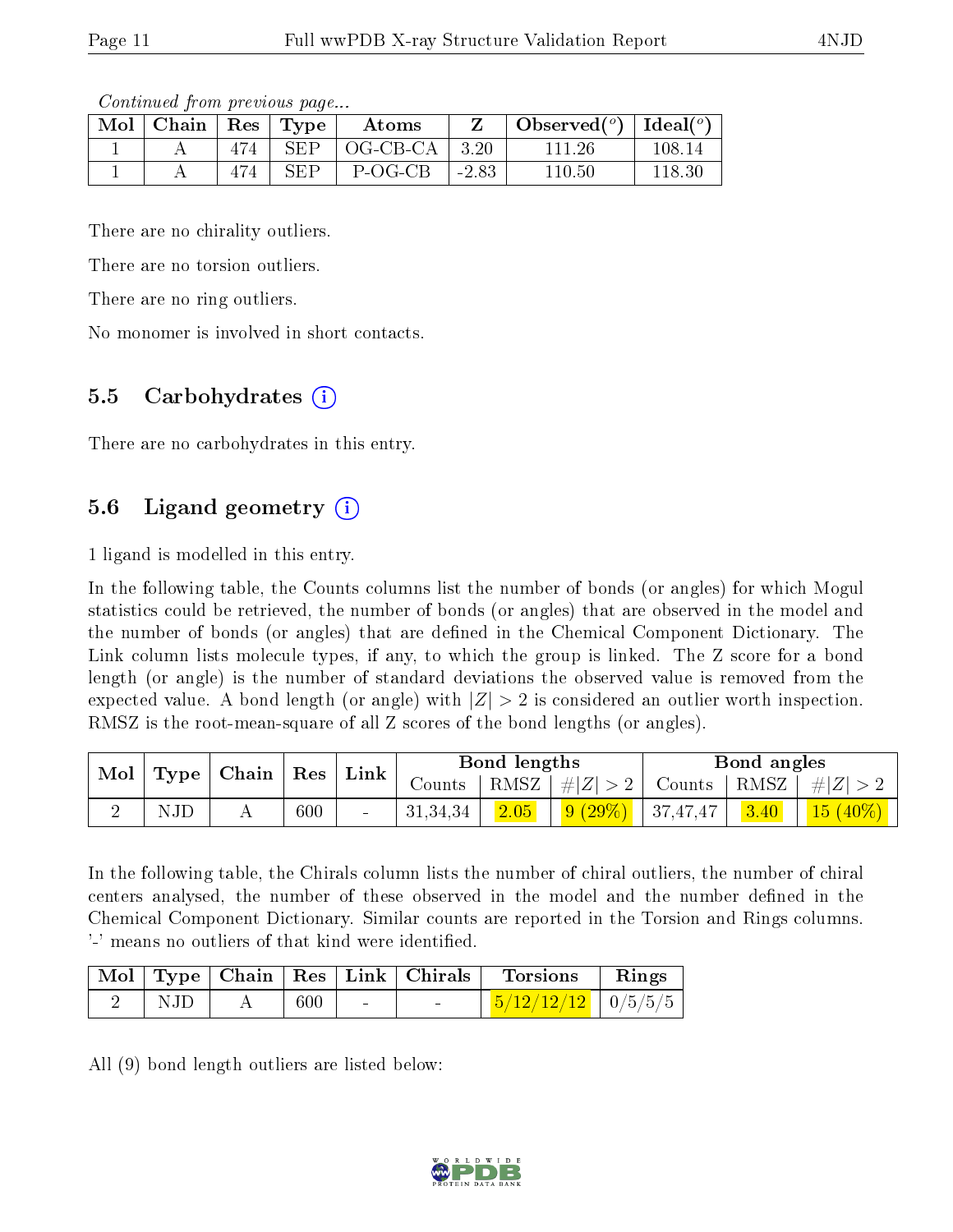| $W_0 \sim 12$  | r an wwr DD in ray Duraceare vanaaelon reepore |     |             |           |         |                |          |  |  |  |
|----------------|------------------------------------------------|-----|-------------|-----------|---------|----------------|----------|--|--|--|
|                |                                                |     |             |           |         |                |          |  |  |  |
| Mol            | Chain                                          | Res | <b>Type</b> | Atoms     | Z       | Observed $(A)$ | Ideal(A) |  |  |  |
| $\overline{2}$ | А                                              | 600 | NJD         | $CAG-CBB$ | $-5.21$ | 1.32           | 1.41     |  |  |  |
| $\overline{2}$ | А                                              | 600 | NJD         | CAE-CBC   | $-4.55$ | 1.34           | 1.41     |  |  |  |
| $\overline{2}$ | А                                              | 600 | NJD         | CAF-CBD   | $-3.52$ | 1.35           | 1.42     |  |  |  |
| $\overline{2}$ | А                                              | 600 | NJD         | CAH-CBA   | $-3.36$ | 1.33           | 1.40     |  |  |  |
| $\overline{2}$ | А                                              | 600 | NJD         | CBD-CBC   | $-3.22$ | 1.34           | 1.42     |  |  |  |
| $\overline{2}$ | А                                              | 600 | NJD         | CAJ-CAV   | 2.84    | 1.43           | 1.37     |  |  |  |
| $\overline{2}$ | А                                              | 600 | NJD         | CAJ-CBA   | $-2.71$ | 1.35           | 1.42     |  |  |  |
| $\overline{2}$ | A                                              | 600 | NJD         | CAK-CAL   | $-2.20$ | 1.43           | 1.51     |  |  |  |
| $\overline{2}$ | А                                              | 600 | NJD         | CAB-CAE   | 2.03    | 1.41           | 1.36     |  |  |  |

All (15) bond angle outliers are listed below:

| Mol            | Chain | Res | <b>Type</b> | Atoms                           | $Z_{\parallel}$ | Observed $(°)$ | Ideal $(^\circ)$ |
|----------------|-------|-----|-------------|---------------------------------|-----------------|----------------|------------------|
| $\overline{2}$ | A     | 600 | <b>NJD</b>  | CAZ-NAP-CAY                     | 11.89           | 122.39         | 112.86           |
| $\overline{2}$ | А     | 600 | <b>NJD</b>  | CAZ-NAO-CAX                     | 7.60            | 118.96         | 112.86           |
| $\overline{2}$ | А     | 600 | <b>NJD</b>  | CAK-NAQ-CAX                     | $-6.61$         | 112.33         | 123.75           |
| $\overline{2}$ | А     | 600 | <b>NJD</b>  | CAF-CBD-CBC                     | 5.27            | 125.16         | 118.17           |
| $\overline{2}$ | А     | 600 | <b>NJD</b>  | NAP-CAY-NAN                     | $-5.16$         | 118.06         | 126.23           |
| $\overline{2}$ | А     | 600 | <b>NJD</b>  | CAA-OAU-CAZ                     | $-4.35$         | 110.61         | 117.58           |
| $\overline{2}$ | А     | 600 | <b>NJD</b>  | NAO-CAZ-NAP                     | $-4.25$         | 119.44         | 127.63           |
| $\overline{2}$ | A     | 600 | <b>NJD</b>  | CAX-NAN-CAY                     | 4.13            | 120.89         | 113.89           |
| $\overline{2}$ | А     | 600 | <b>NJD</b>  | NAO-CAX-NAN                     | $-3.85$         | 120.15         | 126.23           |
| 2              | А     | 600 | <b>NJD</b>  | CAB-CAC-CAF                     | $-3.10$         | 116.10         | 120.44           |
| $\overline{2}$ | А     | 600 | <b>NJD</b>  | NAQ-CAX-NAO                     | 2.90            | 122.22         | 117.19           |
| $\overline{2}$ | A     | 600 | <b>NJD</b>  | CAF-CBD-CAW                     | $-2.63$         | 129.59         | 134.42           |
| $\overline{2}$ | А     | 600 | <b>NJD</b>  | CAL-CAW-CAI                     | 2.14            | 131.70         | 127.19           |
| $\overline{2}$ | А     | 600 | <b>NJD</b>  | NAR-CAY-NAN                     | 2.10            | 124.03         | 116.92           |
| $\overline{2}$ | А     | 600 | <b>NJD</b>  | $\overline{\text{CAL-CAK-NAQ}}$ | $-2.09$         | 108.26         | 111.75           |

There are no chirality outliers.

All (5) torsion outliers are listed below:

| Mol           | Chain        | Res | <b>Type</b> | Atoms           |
|---------------|--------------|-----|-------------|-----------------|
| 2             |              | 600 | NJD         | NAP-CAZ-OAU-CAA |
| 2             | $\mathbf{A}$ | 600 | NJD         | NAO-CAZ-OAU-CAA |
| $\mathcal{D}$ | $\mathsf{A}$ | 600 | <b>NJD</b>  | NAN-CAX-NAQ-CAK |
| $\mathcal{D}$ | $\mathbf{A}$ | 600 | <b>NJD</b>  | NAO-CAX-NAQ-CAK |
| $\mathcal{D}$ |              | 600 | NJD         | NAQ-CAK-CAL-CAW |

There are no ring outliers.

1 monomer is involved in 2 short contacts:

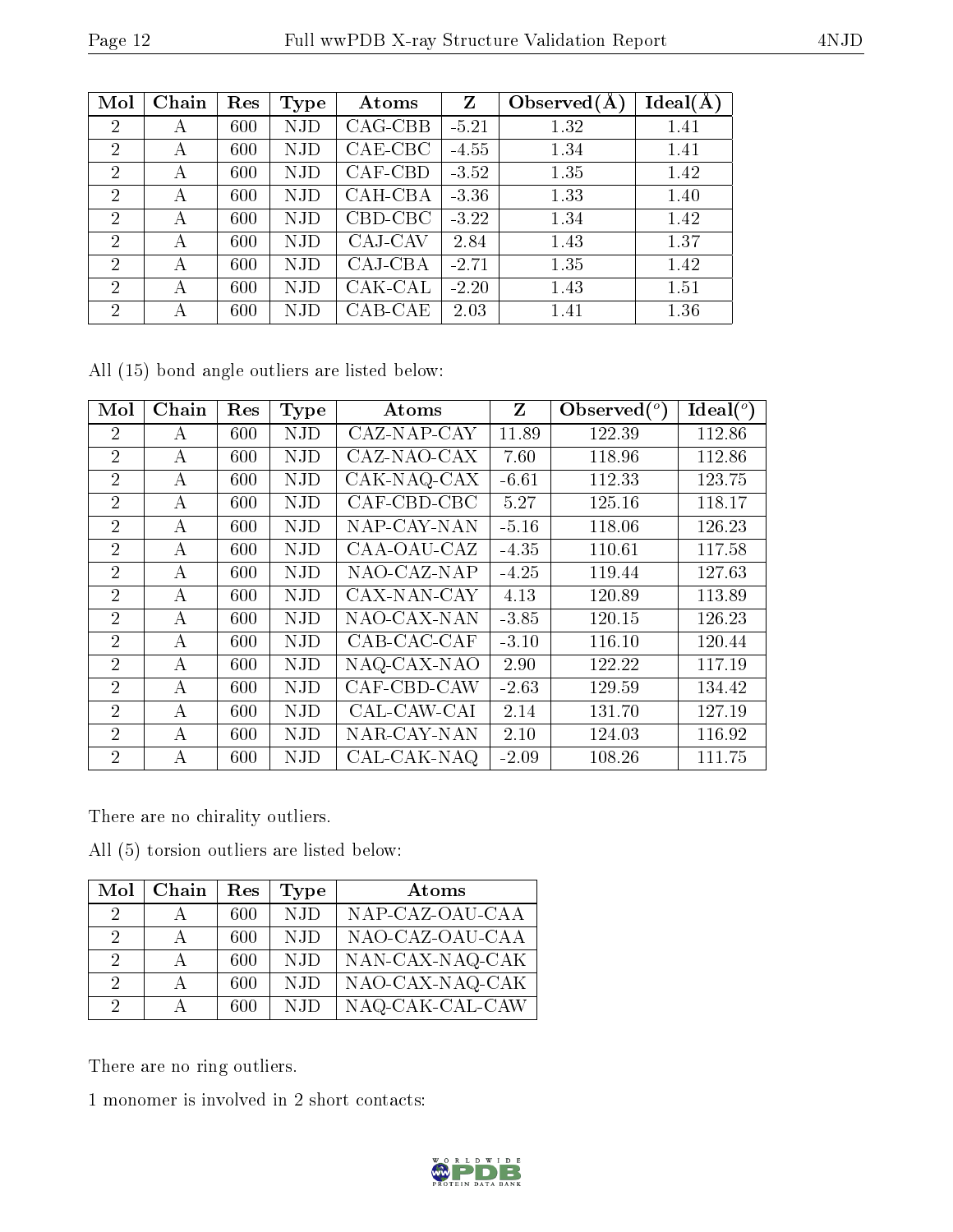|  |             | Mol   Chain   Res   Type   Clashes   Symm-Clashes |
|--|-------------|---------------------------------------------------|
|  | $600$   NJD |                                                   |

The following is a two-dimensional graphical depiction of Mogul quality analysis of bond lengths, bond angles, torsion angles, and ring geometry for all instances of the Ligand of Interest. In addition, ligands with molecular weight > 250 and outliers as shown on the validation Tables will also be included. For torsion angles, if less then 5% of the Mogul distribution of torsion angles is within 10 degrees of the torsion angle in question, then that torsion angle is considered an outlier. Any bond that is central to one or more torsion angles identified as an outlier by Mogul will be highlighted in the graph. For rings, the root-mean-square deviation (RMSD) between the ring in question and similar rings identified by Mogul is calculated over all ring torsion angles. If the average RMSD is greater than 60 degrees and the minimal RMSD between the ring in question and any Mogul-identified rings is also greater than 60 degrees, then that ring is considered an outlier. The outliers are highlighted in purple. The color gray indicates Mogul did not find sufficient equivalents in the CSD to analyse the geometry.



#### 5.7 [O](https://www.wwpdb.org/validation/2017/XrayValidationReportHelp#nonstandard_residues_and_ligands)ther polymers (i)

There are no such residues in this entry.

#### 5.8 Polymer linkage issues (i)

There are no chain breaks in this entry.

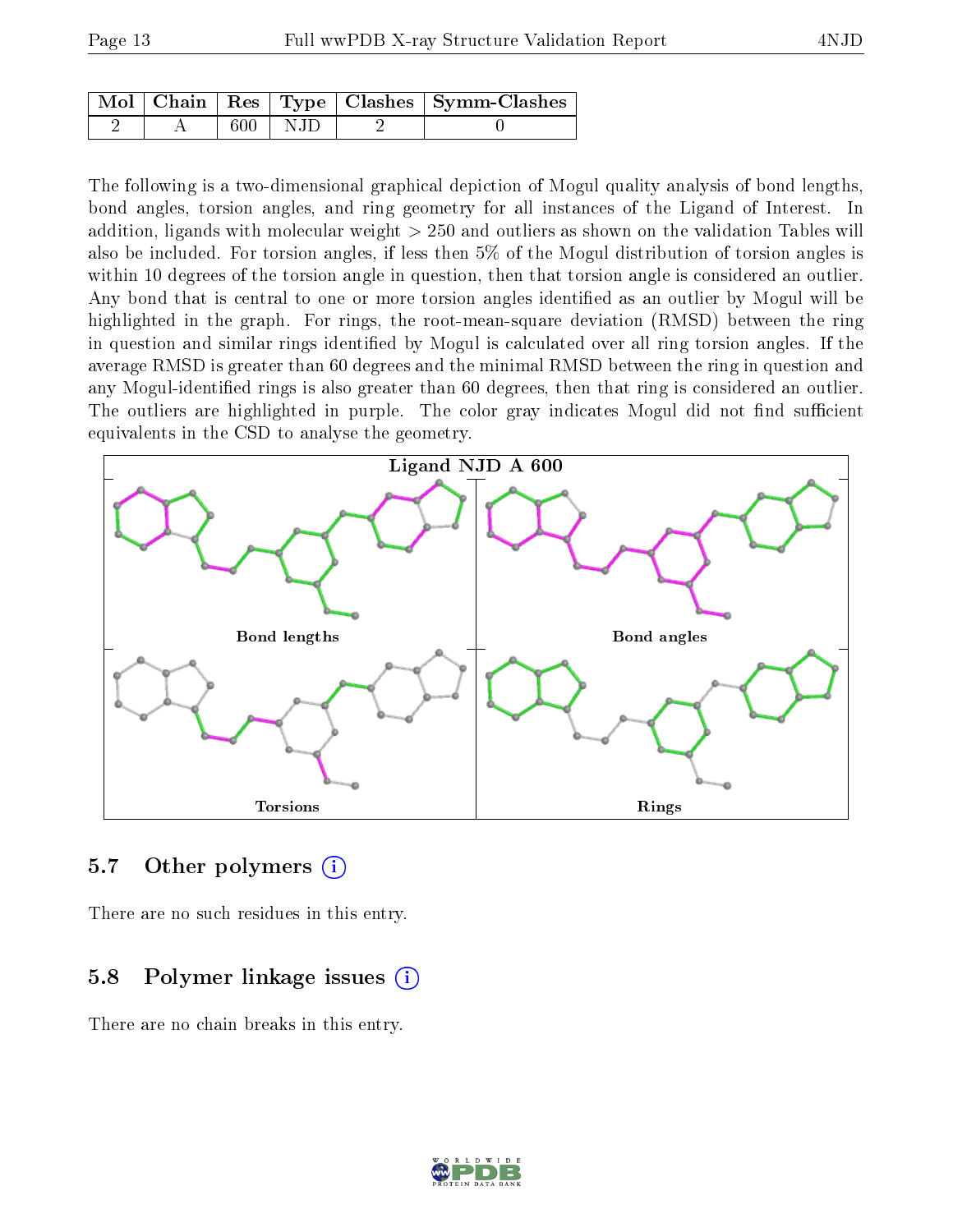## 6 Fit of model and data  $(i)$

### 6.1 Protein, DNA and RNA chains (i)

In the following table, the column labelled  $#RSRZ>2'$  contains the number (and percentage) of RSRZ outliers, followed by percent RSRZ outliers for the chain as percentile scores relative to all X-ray entries and entries of similar resolution. The OWAB column contains the minimum, median,  $95<sup>th</sup>$  percentile and maximum values of the occupancy-weighted average B-factor per residue. The column labelled  $Q < 0.9$  lists the number of (and percentage) of residues with an average occupancy less than 0.9.

| Mol   Chain | Analysed     | ${ <\hspace{-1.5pt} {\rm RSRZ} \hspace{-1.5pt}>}$ | $\#\mathrm{RSRZ}{>}2$ |  | $\rm OWAB(A^2)$   Q<0.9 |                                     |  |
|-------------|--------------|---------------------------------------------------|-----------------------|--|-------------------------|-------------------------------------|--|
|             | 290/296(97%) | 0.15                                              |                       |  |                         | $\mid$ 4 (1%) 75 77 43, 64, 95, 103 |  |

All (4) RSRZ outliers are listed below:

| Mol | Chain<br>Res |     | <b>Type</b> | <b>RSRZ</b> |
|-----|--------------|-----|-------------|-------------|
|     |              | 522 | <b>LYS</b>  | 4.3         |
|     |              | 527 | ILE         | 3.0         |
|     |              | 587 | <b>GLN</b>  | 2.4         |
|     |              | 534 | $\rm{ARG}$  | 24          |

### 6.2 Non-standard residues in protein, DNA, RNA chains  $(i)$

In the following table, the Atoms column lists the number of modelled atoms in the group and the number defined in the chemical component dictionary. The B-factors column lists the minimum, median,  $95<sup>th</sup>$  percentile and maximum values of B factors of atoms in the group. The column labelled  $Q< 0.9$ ' lists the number of atoms with occupancy less than 0.9.

|       |  |                               |  | $\mid$ Mol $\mid$ Type $\mid$ Chain $\mid$ Res $\mid$ Atoms $\mid$ RSCC $\mid$ RSR $\mid$ B-factors(A <sup>2</sup> ) $\mid$ Q<0.9 $\mid$ |  |
|-------|--|-------------------------------|--|------------------------------------------------------------------------------------------------------------------------------------------|--|
| . SEP |  | $474$   $10/11$   0.97   0.12 |  | 70,74,77,78                                                                                                                              |  |

#### 6.3 Carbohydrates (i)

There are no carbohydrates in this entry.

### 6.4 Ligands  $(i)$

In the following table, the Atoms column lists the number of modelled atoms in the group and the number defined in the chemical component dictionary. The B-factors column lists the minimum, median,  $95<sup>th</sup>$  percentile and maximum values of B factors of atoms in the group. The column labelled  $Q< 0.9$ ' lists the number of atoms with occupancy less than 0.9.